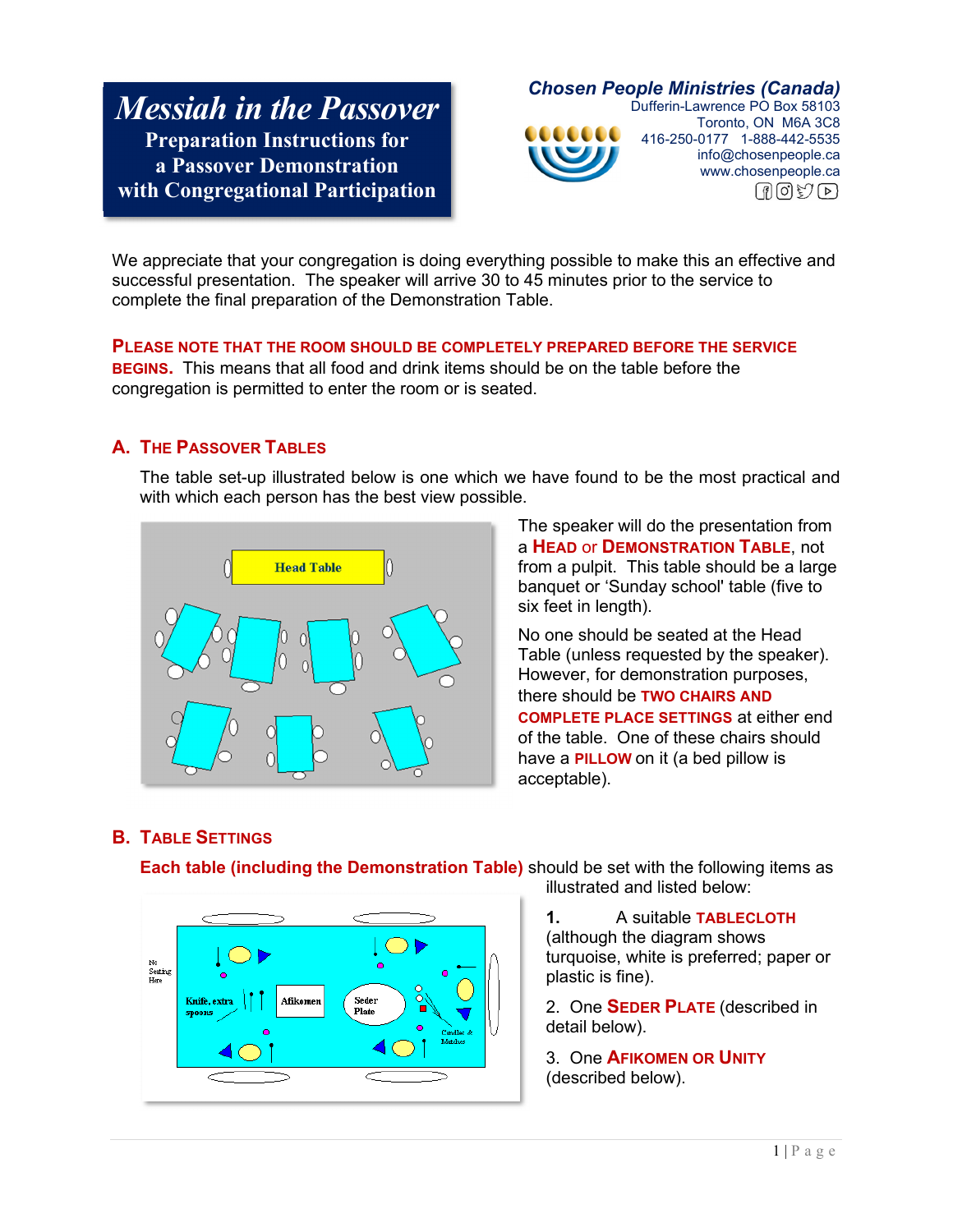4. Two white, dripless 10- or 12-inch **CANDLES** in simple **HOLDERS** and with **MATCHES**.

5. Individual **PLACE SETTINGS**, i.e., for each person seated at the table, as well as the two place settings at the Demonstration Table (described below).

6. One extra **KNIFE** and two extra **SPOONS**.

# **C. THE SEDER PLATE**

**Each table (including the Head Table)** should be set with one Seder Plate.

A Seder Plate is simply a **dinner plate** which holds the ceremonial foods used during the Passover service. Each Seder Plate should provide enough for every person at the table to sample the ceremonial foods. As indicated, it is helpful to place some of the foods in small dessert bowls.



The specific content of each Seder Plate should be as follows:

1. Betzah -- one hard-boiled **EGG** in the shell

2. Karpas -- several sprigs of **FRESH PARSLEY** (one sprig per person)

3. Maror -- one dessert bowl of **HORSERADISH**, bottled variety, white or red, but not horseradish mustard (½ teaspoon per person)

4. Salt Water -- one dessert bowl containing 1 cup of heavily **SALTED WATER**

5. Charoset -- one dessert bowl containing an **APPLE/NUT MIXTURE** (1 tablespoon per person). See recipe below.



## **D. THE AFIKOMEN (OR UNITY)**